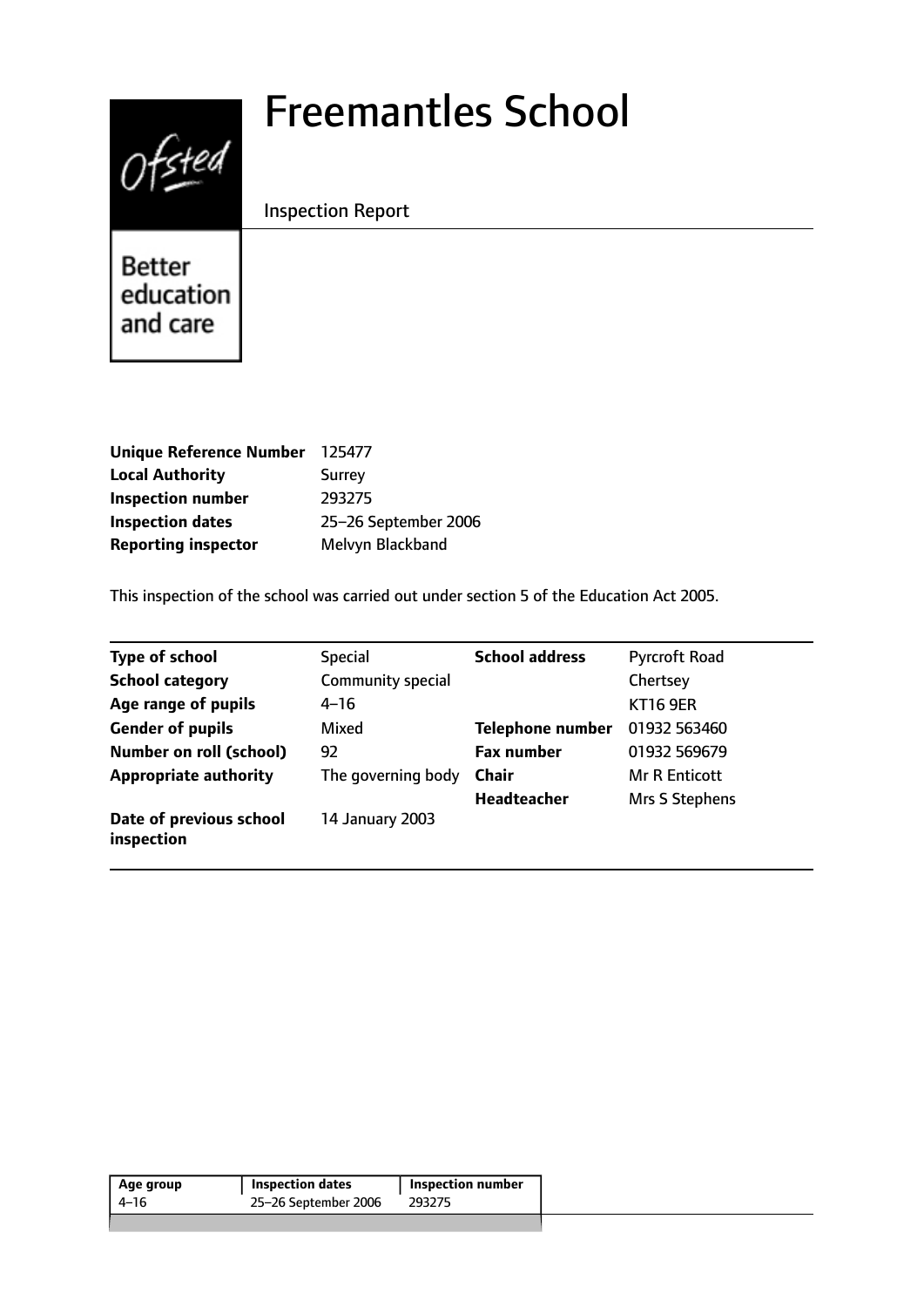© Crown copyright 2006

Website: www.ofsted.gov.uk

This document may be reproduced in whole or in part for non-commercial educational purposes, provided that the information quoted is reproduced without adaptation and the source and date of publication are stated.

Further copies of this report are obtainable from the school. Under the Education Act 2005, the school must provide a copy of this report free of charge to certain categories of people. A charge not exceeding the full cost of reproduction may be made for any other copies supplied.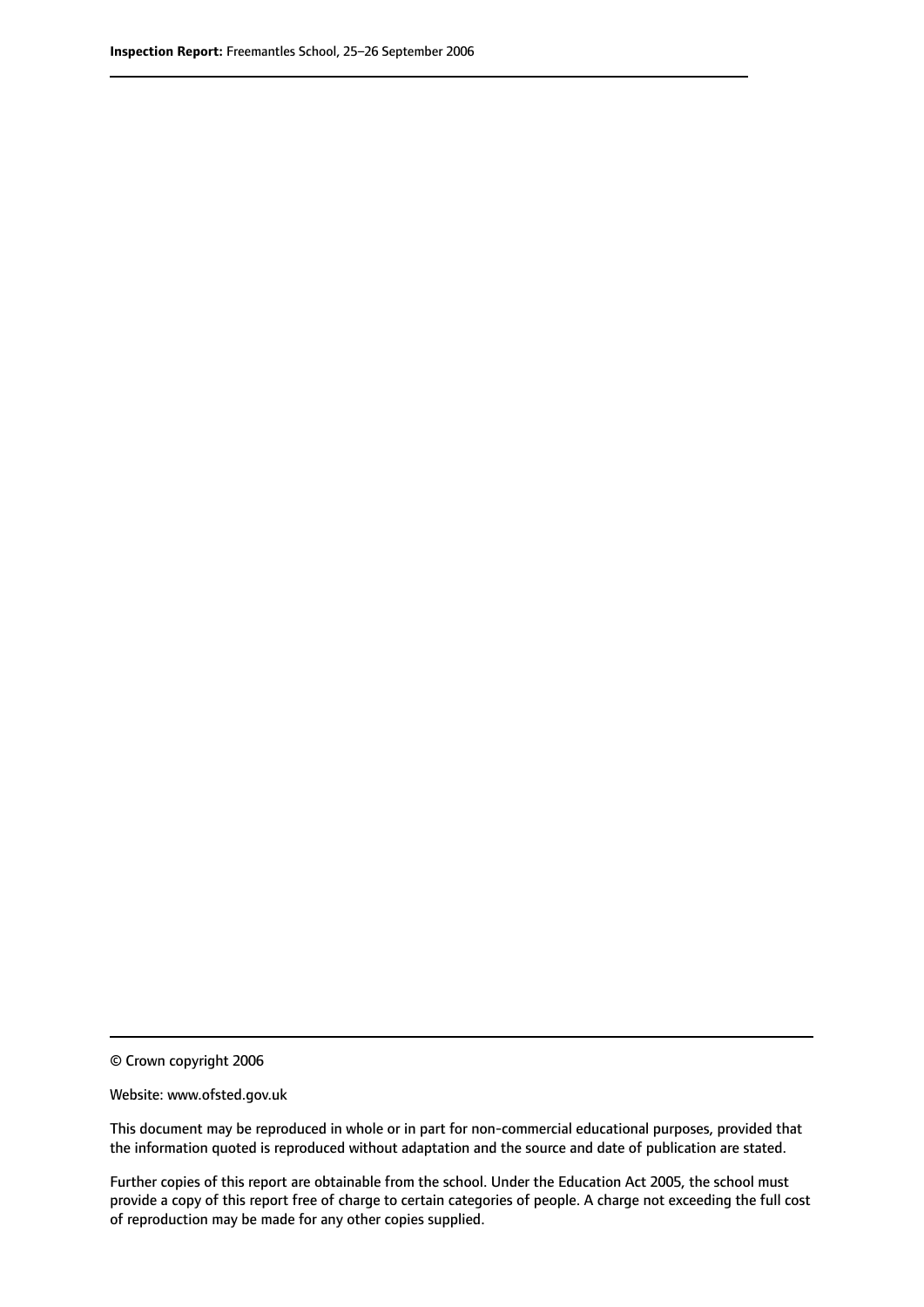# **Introduction**

The inspection was carried out by an Additional Inspector.

# **Description of the school**

Freemantles is a community special school for pupils with autism. Until 2001 the school provided for primary aged children but is now expanding to accept secondary and post 16 pupils. Almost a third of the school population is of secondary age. A new school is being built to replace the overcrowded accommodation. Several staff are new to the school. The pupils are almost exclusively White British and a below average proportion are eligible for free school meals.

### **Key for inspection grades**

| Outstanding  |
|--------------|
| Good         |
| Satisfactory |
| Inadequate   |
|              |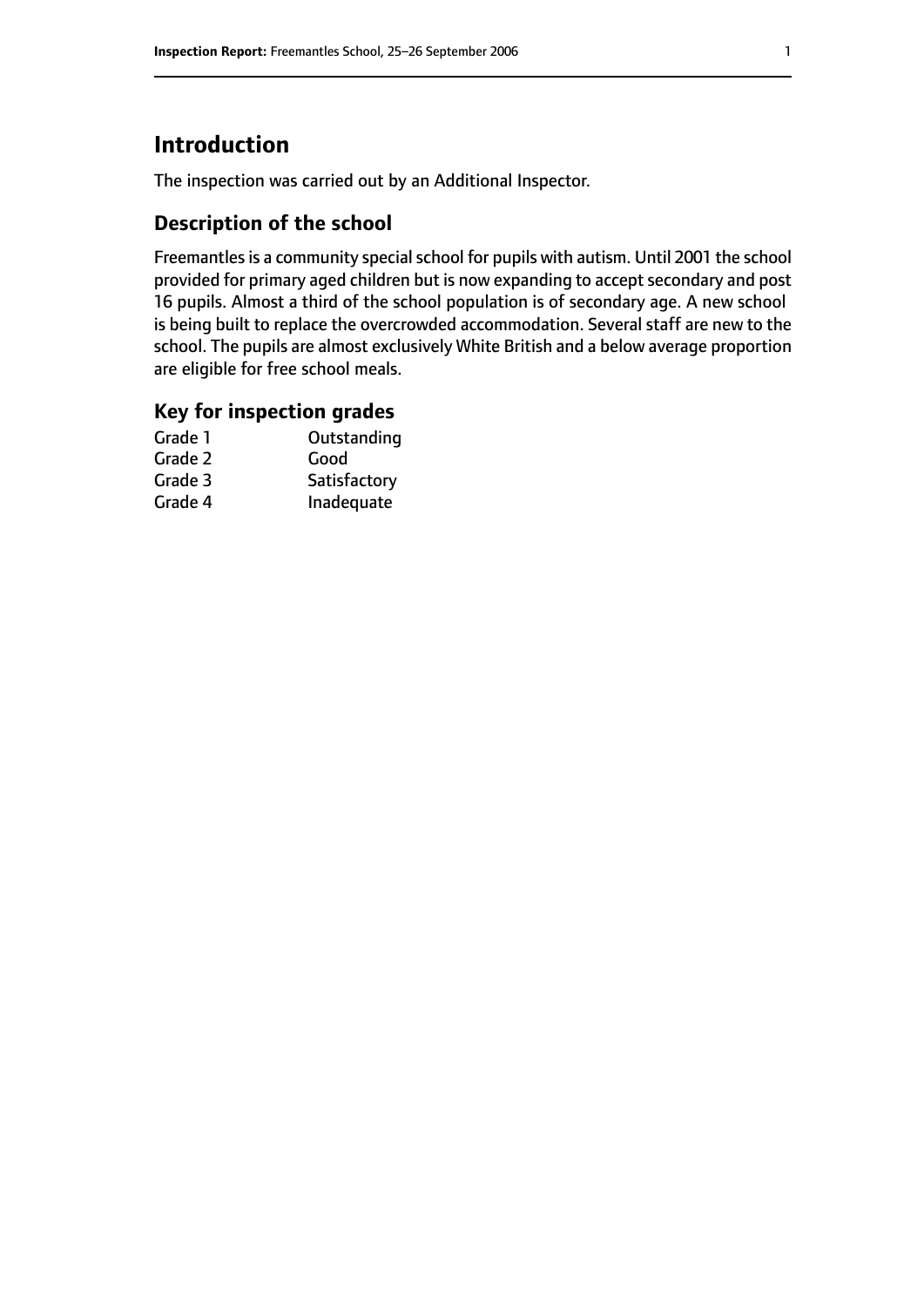# **Overall effectiveness of the school**

#### **Grade: 2**

Freemantles has accurately evaluated itself as a good school. The school is well led and managed. The head teacher, who is new in post, has clearly identified the school's priorities and she is supported by a committed and enthusiastic senior team, who are making a difference to the pupils' social and academic development. The school is well aware of its strengths and weaknesses and is realistic and accurate in the evaluation of its provision. As a result of this purposeful leadership the pupils enjoy being there and they make outstanding progress in their personal development. Because of the good care, support and guidance, parents are very happy for their children to attend, knowing they will be safe, free from bullying and intimidation and are making good progress. As one parent commented, 'I just don't know what we would do without Freemantles'.

The standards reached by pupils are substantially below national averages because of their learning difficulties but all pupils, including those in the Foundation Stage make good progress, particularly in their social development. Achievement throughout the school is good as pupils benefit from good teaching. Although several teachers are new to the school, their work has been very well supported by senior more experienced staff. Every established teacher has developed a good knowledge of specific techniques used to teach children with autism. The pupils are very well supported by competent teaching assistants. The school's monitoring of achievement is mostly effective although the teachers are less consistent in the way they record the small steps in pupils' learning.

There has been good improvement since the previous inspection and success in several areas illustrates that there is a good capacity to improve further. There is an interesting and wide range of learning activities which have been successfully adapted to take account of the pupils' learning needs. The good curriculum has been significantly improved since the previous inspection. There is an exceptional range of extra activities which take pupils out into the community and encourages their independence and self confidence in unfamiliar surroundings. Pupils are well supported since staff are skilled in using strategies which help pupils to cope with the barriers to learning caused by their autism. The pupils have a clear understanding of their behaviour targets and make good progress in achieving them. However, the guidance given to pupils to help them understand how to improve their work is inconsistent.

The school's finances are well managed and daily routines are efficient. The school gives good value for money.

#### **What the school should do to improve further**

• Provide better and more consistent academic guidance for pupils so that they are sure about the next small steps in their learning.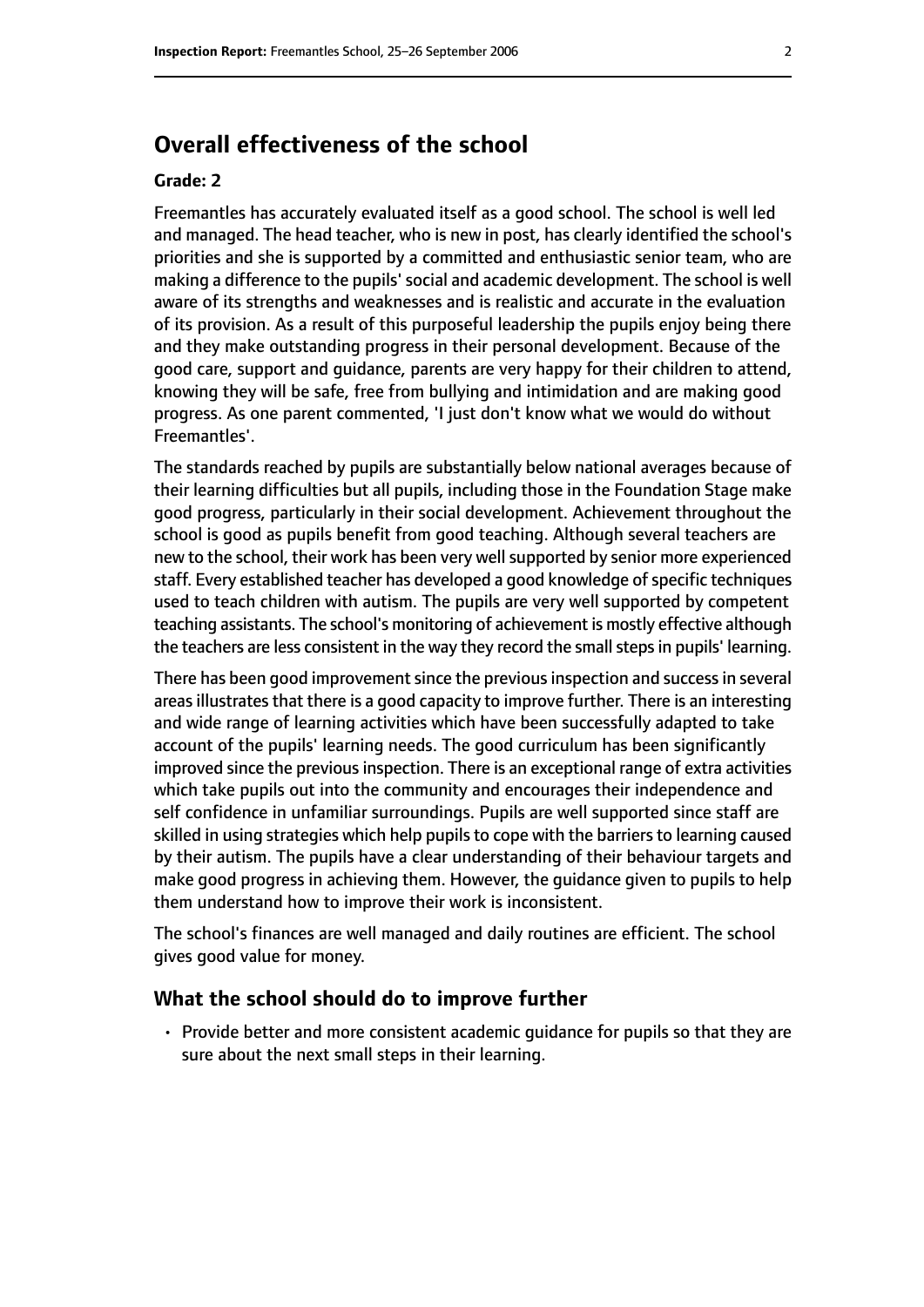## **Achievement and standards**

#### **Grade: 2**

Standards of attainment are low because of the pupils' learning difficulties, but pupils of all ages achieve well. Children in the Foundation Stage make good progress especially in their personal, social and emotional development. Good assessment and secure strategies for measuring and tracking pupils' progress lead to realistic expectation of what pupils can achieve. These systems enable teachers to ensure no individual or group is underperforming. Assessments are compared nationally with similar schools and form a sound basis for monitoring the curriculum and teaching strategies. The recording of each small step in learning is however inconsistent. This affects the teachers' ability to plan detailed learning objectives.

Results show that pupils meet challenging personal development targets. The pupils make particularly good progress in their oral communication, supported by the appropriate use of specific techniques such as the Picture Exchange Communication System, (PECS). Pupils throughout the school make good progress in literacy and numeracy.

### **Personal development and well-being**

#### **Grade: 1**

Pupils' personal development and well-being are outstanding. Pupils are very well behaved. This reflects the school's very careful management of each child's behaviour and the emphasis placed on moral and social development. When pupils become agitated or display challenging behaviour the staff make good use of behaviour plans, and of appropriate symbols to quide and support the pupils. The school is characterised by the calm approach of all staff. Pupils work and play happily because they know what is expected from them.

Pupils make excellent progress in their spiritual development through a range of sensory activities. Their moral and social understanding is very good and is enhanced through the use of symbols and through an exemplary range of social activities in which pupils are led to understand the impact of their actions. The pupils develop good knowledge of other cultures through the celebration of differences within school.

The pupils feel safe and report no bullying or intimidation. They are helped to make sense of relationships through very good provision for personal, health and social education. Older pupils learn about sex and relationships and all pupils eat healthily and take part in physical activity. Their progress in literacy and numeracy helps to prepare them satisfactorily for adult life. Attendance is excellent. Parents feel very positive about the school's support for them and their children's well being. Many parents would endorse the comments that, 'the support...and understanding... have been brilliant' and that, 'We feel like partners in the education process'.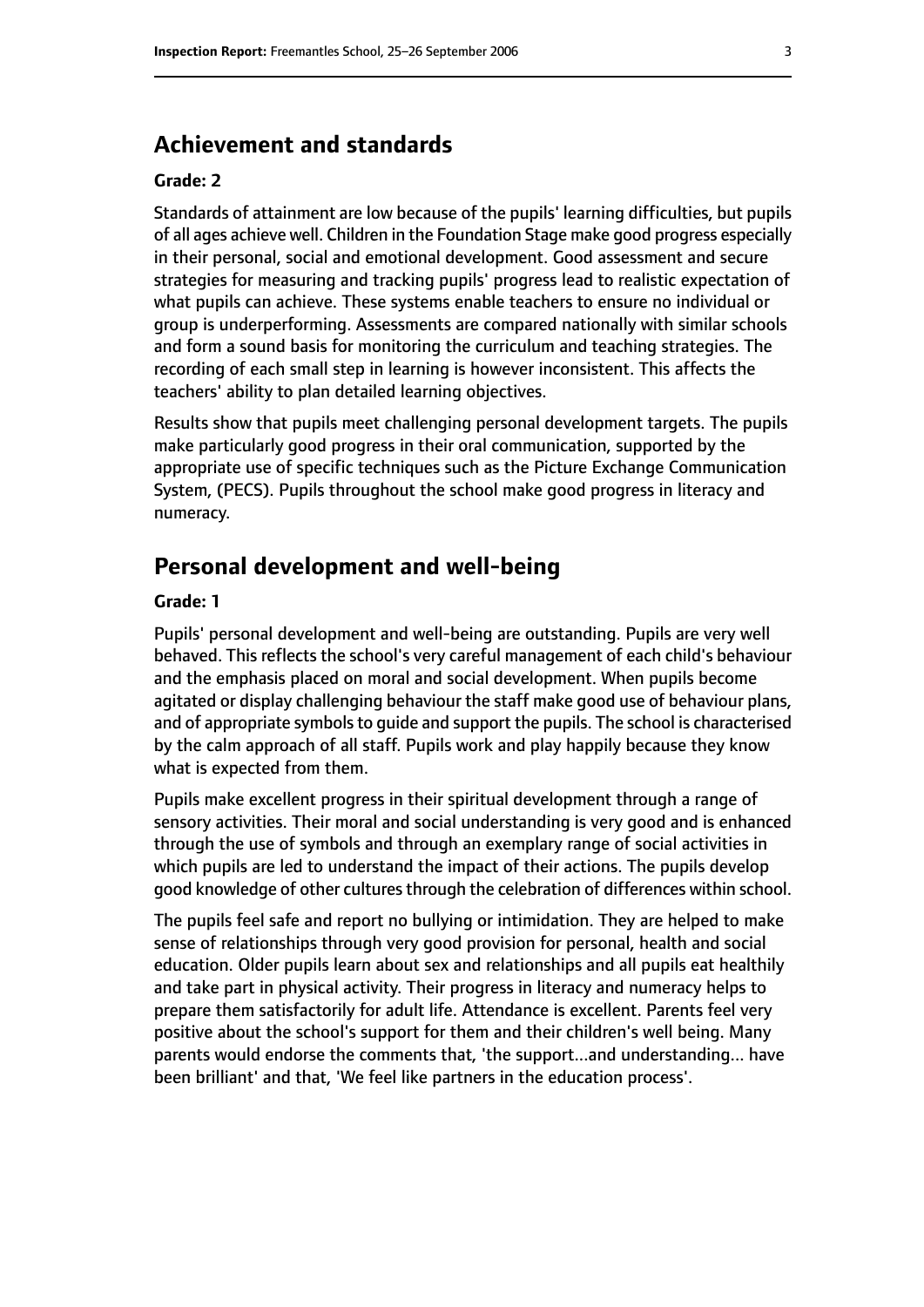# **Quality of provision**

#### **Teaching and learning**

#### **Grade: 2**

Teaching and learning are good throughout the school, including the Foundation Department. Parents work effectively with teachers to support their children's learning. Teachers have good subject knowledge and there is growing expertise amongst new and established staff in specialised teaching techniques and the use of symbols. Teachers know their pupils very well and this helps them plan work for individual pupils. The knowledgeable teaching assistants support teachers and pupils effectively. For instance in a Year 4 lesson a boy displaying extremely challenging behaviour was patiently helped by a teaching assistant who managed to calm him and interest him in a story.

The pupils like and respect their teachers and so work hard. Teachers manage behaviour very well and successfully maintain a calm and stress free classroom atmosphere through their expertise in creating clearly structured learning activities. These factors enable pupils to work with increased levels of concentration and help them to enjoy their lessons. They contribute much to pupils' success, as they are generally free from the anxieties and frustrations associated with their disability. The way that teachers record the small steps in pupils' learning is not as effective as the real success they have in meeting pupils' social and emotional needs.

#### **Curriculum and other activities**

#### **Grade: 2**

Pupils enjoy purposeful and interesting activities which are well adapted to meet their learning needs. The curriculum is carefully monitored by senior staff and checks are made to make sure it is relevant for all age groups. Pupils in the primary department, including Foundation Stage children, follow appropriate topic based programmes. Vocational programmes for older pupils are becoming established although the provision for work related learning and economic understanding remains undeveloped.

Provision for teaching literacy and numeracy is effective because the school makes good use of national strategies to add rigour to the planning. The Foundation Stage curriculum is good and underpinned by clear assessment of pupils' achievements. There is a wide range of activities to take pupils out of the classroom, teaching them about the community and that new things can be learned in a variety of circumstances. Pupils derive much benefit from an extensive programme of visits and residential trips which support their personal development very well.

#### **Care, guidance and support**

#### **Grade: 2**

Health and safety are carefully monitored. Child protection procedures are effective and regularly reviewed and staff training updated. Necessary checks on staff are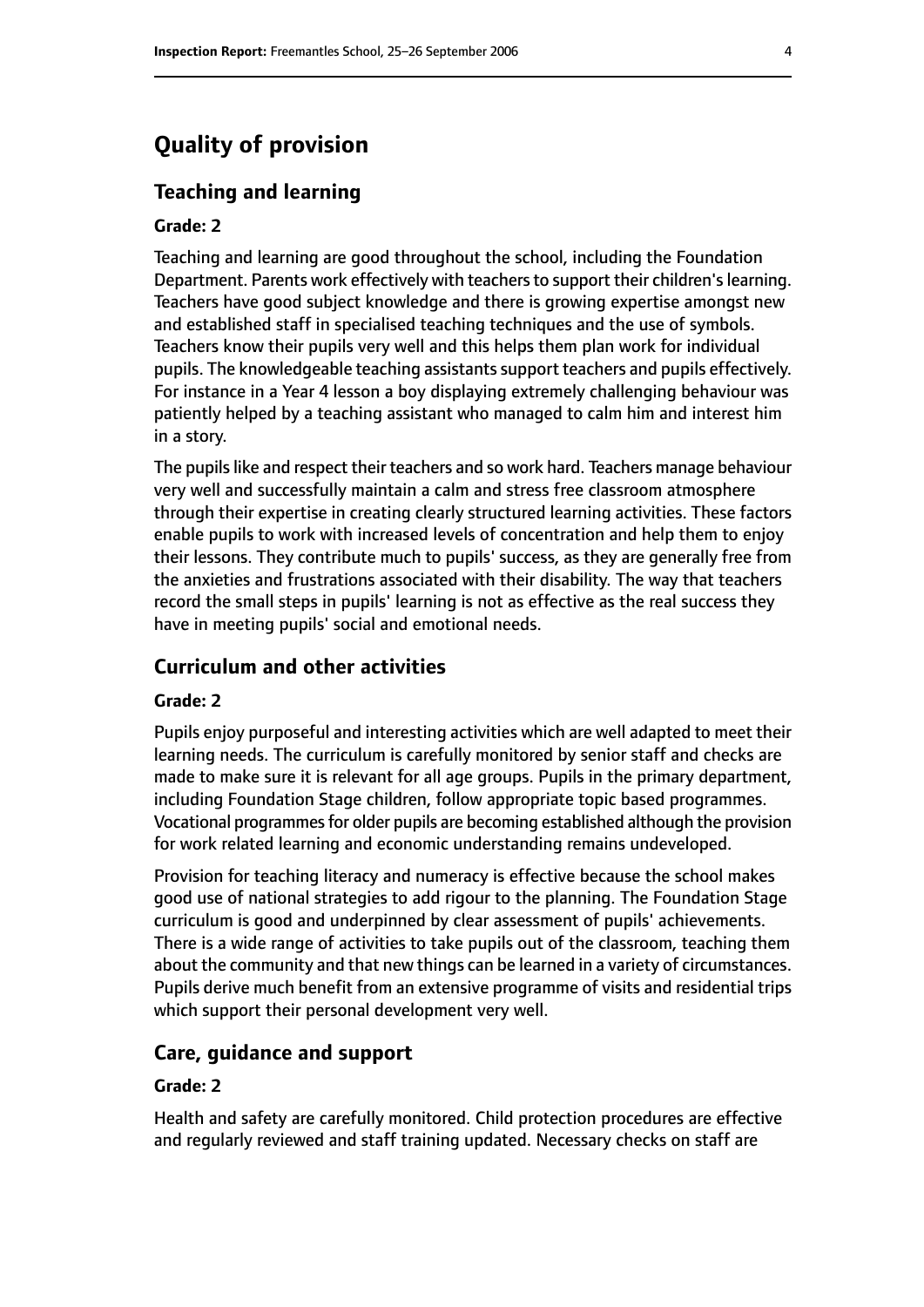efficient and appropriately recorded. The school's procedures for pupils' care and wellbeing are very good and this makes a significant contribution to the pupils' enjoyment and achievement. The pupils and their families receive excellent support. There is good support for pupils to improve their behaviour although there is less consistency in making them aware of how well they are doing academically in lessons. The school ensures pupils understand the value of a healthy lifestyle and of keeping themselves safe. There are very good procedures for preparing pupils for the next stage in their education.

## **Leadership and management**

#### **Grade: 2**

The school's leadership has established a safe structured environment which provides good support for pupils and their families and which promotes good progress in terms of pupils' core skills and personal development. The headteacher maintains a strong commitment to school improvement. She issupported by an able deputy and a relatively inexperienced but enthusiastic senior team which is growing in effectiveness. These staff have been successfully inducted into their new roles through well chosen training opportunities. The governing body, led by an energetic chairman, has a good knowledge of the school and is both supportive and holds the leadership to account.

Parents feel involved and valued and they have a very high regard for the school. Communication within the school and with parents is excellent. Staff feel consulted and their views heard. The quality of professional training is very good and is suitably focused, particularly for new teachers, on aspects of provision for autism. Opportunities for pupils to succeed have been enhanced since the previous inspection because of improved access to a wider curriculum. There is an increased emphasis on formal and informal monitoring which enables senior staff to more rigorously evaluate the school's provision.

The tracking and analysis of pupils' achievement is well developed and this has a positive impact on the pupils' good progress. The recording of each small step in pupils' learning is not however consistently managed and this detracts from teacher's ability to focus on each aspect of their pupils' achievement. Nonetheless, the leadership is well placed to make a positive impact on improvement.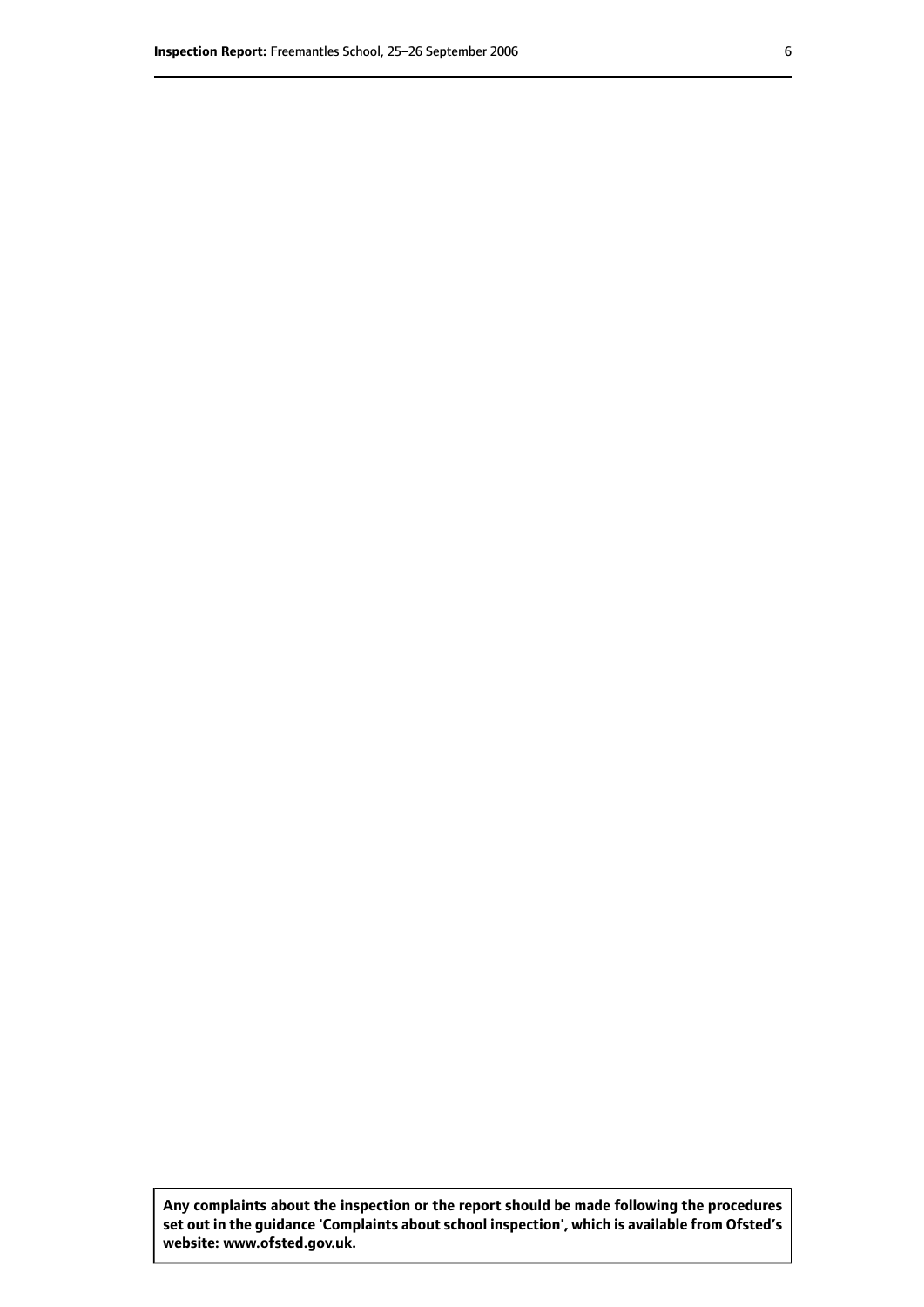# **Inspection judgements**

| $^{\circ}$ Key to judgements: grade 1 is outstanding, grade 2 good, grade 3 satisfactory, and grade 4 $^{\circ}$ | School         |
|------------------------------------------------------------------------------------------------------------------|----------------|
| inadequate                                                                                                       | <b>Overall</b> |

# **Overall effectiveness**

| How effective, efficient and inclusive is the provision of education, integrated<br>care and any extended services in meeting the needs of learners? |     |
|------------------------------------------------------------------------------------------------------------------------------------------------------|-----|
| How well does the school work in partnership with others to promote learners'<br>well-being?                                                         |     |
| The quality and standards in the Foundation Stage                                                                                                    |     |
| The effectiveness of the school's self-evaluation                                                                                                    |     |
| The capacity to make any necessary improvements                                                                                                      |     |
| Effective steps have been taken to promote improvement since the last<br>inspection                                                                  | Yes |

## **Achievement and standards**

| How well do learners achieve?                                                                               |  |
|-------------------------------------------------------------------------------------------------------------|--|
| The standards <sup>1</sup> reached by learners                                                              |  |
| How well learners make progress, taking account of any significant variations between<br>groups of learners |  |
| How well learners with learning difficulties and disabilities make progress                                 |  |

## **Personal development and well-being**

| How good is the overall personal development and well-being of the                                               |  |
|------------------------------------------------------------------------------------------------------------------|--|
| learners?                                                                                                        |  |
| The extent of learners' spiritual, moral, social and cultural development                                        |  |
| The behaviour of learners                                                                                        |  |
| The attendance of learners                                                                                       |  |
| How well learners enjoy their education                                                                          |  |
| The extent to which learners adopt safe practices                                                                |  |
| The extent to which learners adopt healthy lifestyles                                                            |  |
| The extent to which learners make a positive contribution to the community                                       |  |
| How well learners develop workplace and other skills that will contribute to<br>their future economic well-being |  |

# **The quality of provision**

| How effective are teaching and learning in meeting the full range of the<br>  learners' needs?                      |  |
|---------------------------------------------------------------------------------------------------------------------|--|
| $\mid$ How well do the curriculum and other activities meet the range of needs<br>$\mid$ and interests of learners? |  |
| How well are learners cared for, guided and supported?                                                              |  |

 $^1$  Grade 1 - Exceptionally and consistently high; Grade 2 - Generally above average with none significantly below average; Grade 3 - Broadly average to below average; Grade 4 - Exceptionally low.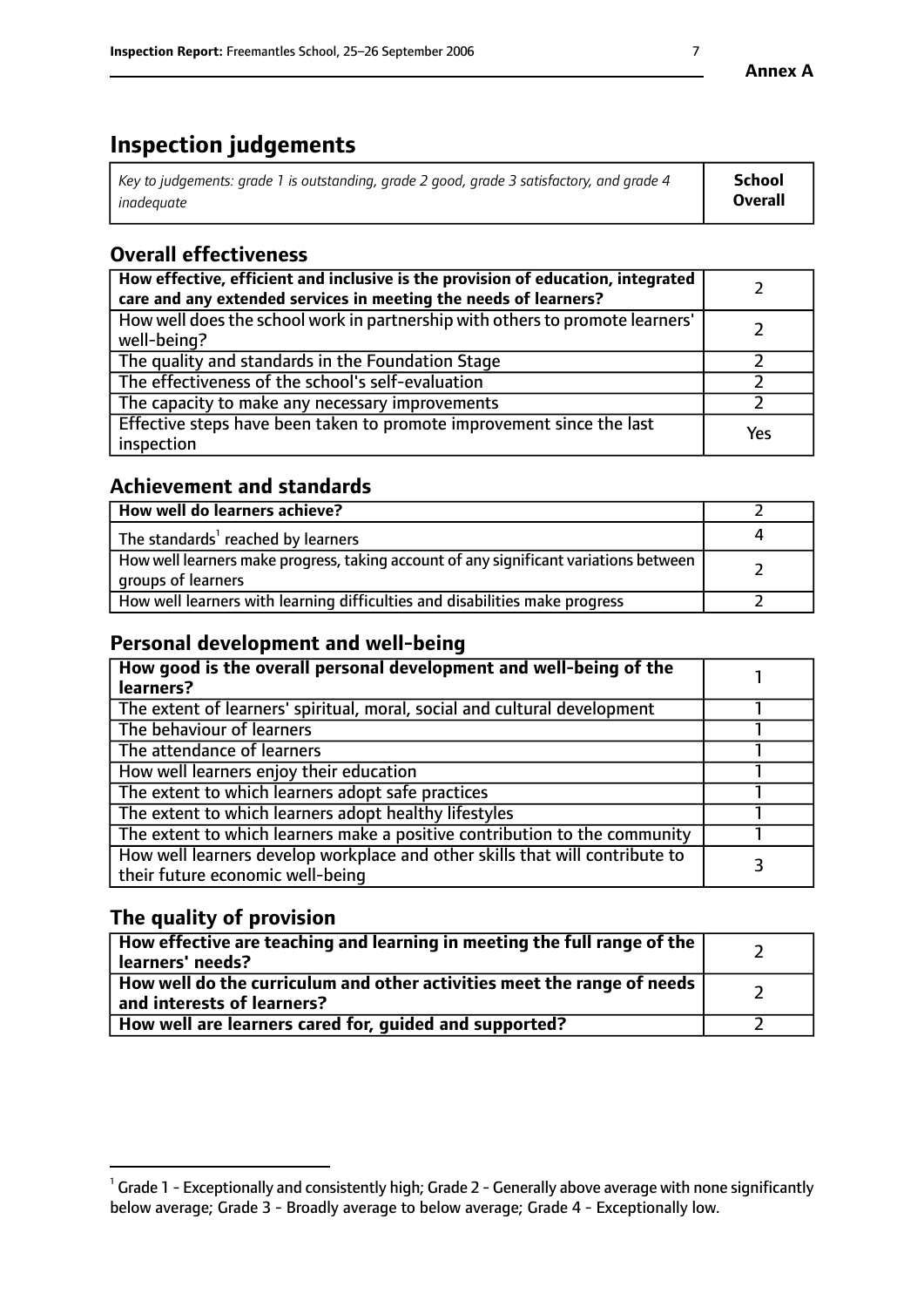# **Leadership and management**

| How effective are leadership and management in raising achievement<br>and supporting all learners?                                              |            |
|-------------------------------------------------------------------------------------------------------------------------------------------------|------------|
| How effectively leaders and managers at all levels set clear direction leading<br>to improvement and promote high quality of care and education |            |
| How effectively performance is monitored, evaluated and improved to meet<br>challenging targets                                                 |            |
| How well equality of opportunity is promoted and discrimination tackled so<br>that all learners achieve as well as they can                     |            |
| How effectively and efficiently resources, including staff, are deployed to<br>achieve value for money                                          |            |
| The extent to which governors and other supervisory boards discharge their<br>responsibilities                                                  | 2          |
| Do procedures for safequarding learners meet current government<br>requirements?                                                                | <b>Yes</b> |
| Does this school require special measures?                                                                                                      | No         |
| Does this school require a notice to improve?                                                                                                   | <b>No</b>  |